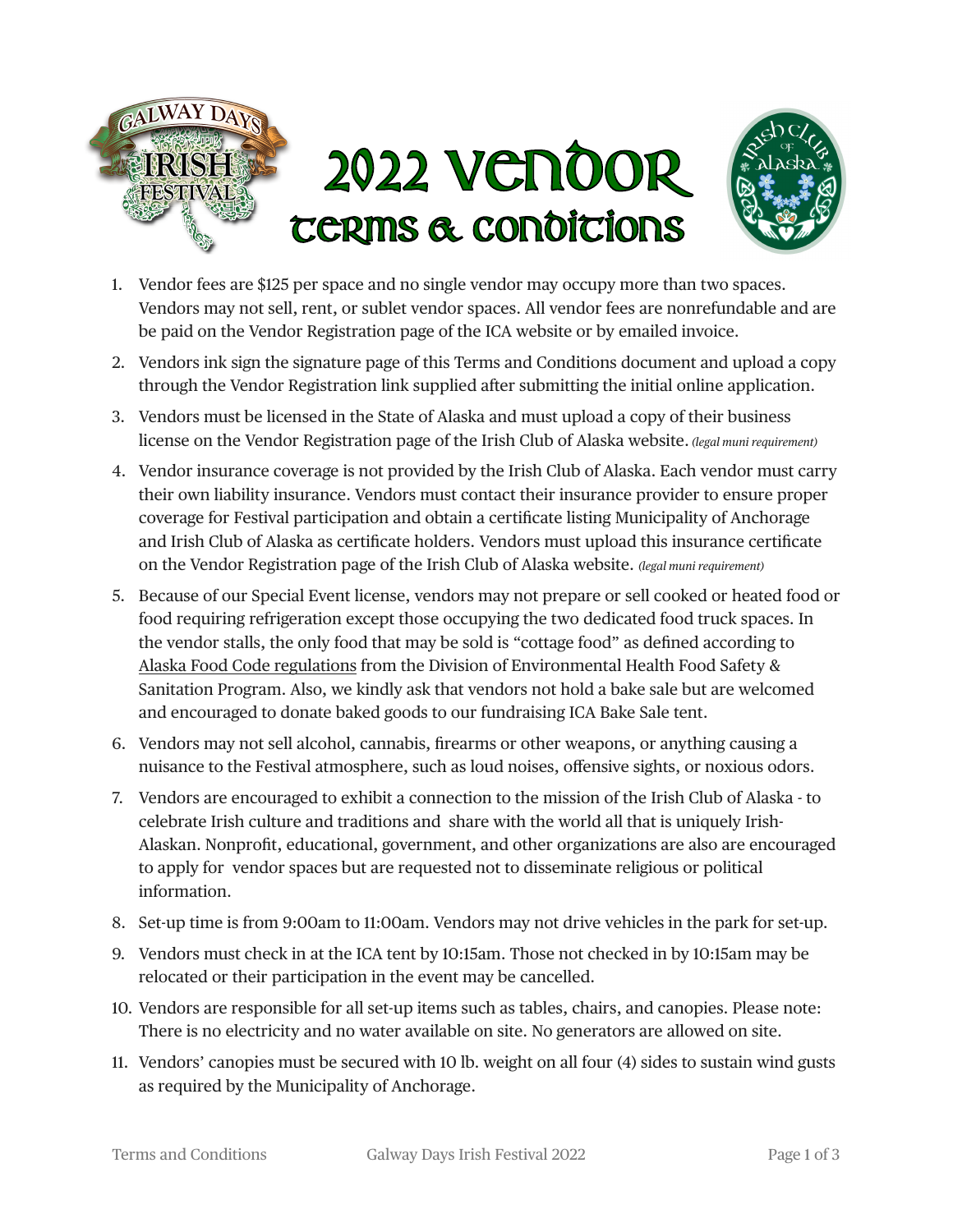- 12. Vendors must follow all rules in the attached Anchorage Fire Regulations for Vendor Tent and Membrane Structures document, including keeping a fire extinguisher on site.
- 13. Vendor booths must be set-up and ready by 11:00am and vendors must maintain their booths for the entirety of the event until 6:00pm, regardless of weather conditions, unless cleared with the ICA Vendor Coordinator. The Irish Club of Alaska will not assist vendors with their setup or provide canopies, tables, or chairs. (Sorry!)
- 14. Vendors bringing children with them to the Festival must keep them within their designated booth area and be under their direct supervision at all times.
- 15. Vendors are responsible for collecting and removing all of their own trash. They may not use the trash receptacles provided by the Irish Club of Alaska or Municipality of Anchorage.
- 16. Vendors are responsible for maintaining the condition of their space and may be fined by the Irish Club of Alaska or the Municipality of Anchorage for any damaged caused.
- 17. Vendors must vacate and clean their spaces by 7:00pm.
- 18. To increase awareness and foot traffic, vendors are encouraged to post their participation in the event on their social media outlets to let their followers know they are at the Galway Days Irish Festival in Town Square Park that week.
- 19. LIABILITY: Vendors assume all responsibility for the operation of their booth and any damages or injuries that may occur in that area during normal hours of Festival operation or from consumption of products or goods. All merchandise will be handled and displayed at the vendor's risk and the Irish Club of Alaska assumes no responsibility for theft, accident, or natural disaster.
- 20. HOLD HARMLESS CLAUSE: All authorized vendors participating in the Irish Club of Alaska Galway Days Irish Festival are independent operators and not partners or joint ventures and shall be individually and severally liable for any loss, personal injury, deaths, and/or any other damages that may occur as a result of the vendor's negligence or that of its employees, agents, and associates. In consideration of being allowed to participate, all vendors agree to indemnify the Irish Club of Alaska, the Municipality of Anchorage, affiliates, and volunteers harmless from any loss, costs, damages, or other expenses including attorney's fees, suffered or incurred by the Galway Days Irish Festival by reason of vendor's negligence or intentional misconduct or that of its employees, agents, and associates; provided that the vendor shall not be liable for nor required to indemnify the Irish Club of Alaska, the Municipality of Anchorage, affiliates, and volunteers for any negligence of any of them or that of their servants, agents, employees or associates. I further give approval for the Irish Club of Alaska to use photographs and/or video images taken at this event, which might include images of personnel, affiliates, and products for publicity purposes.

**PRINT NAME:**

**SIGN: DATE:**